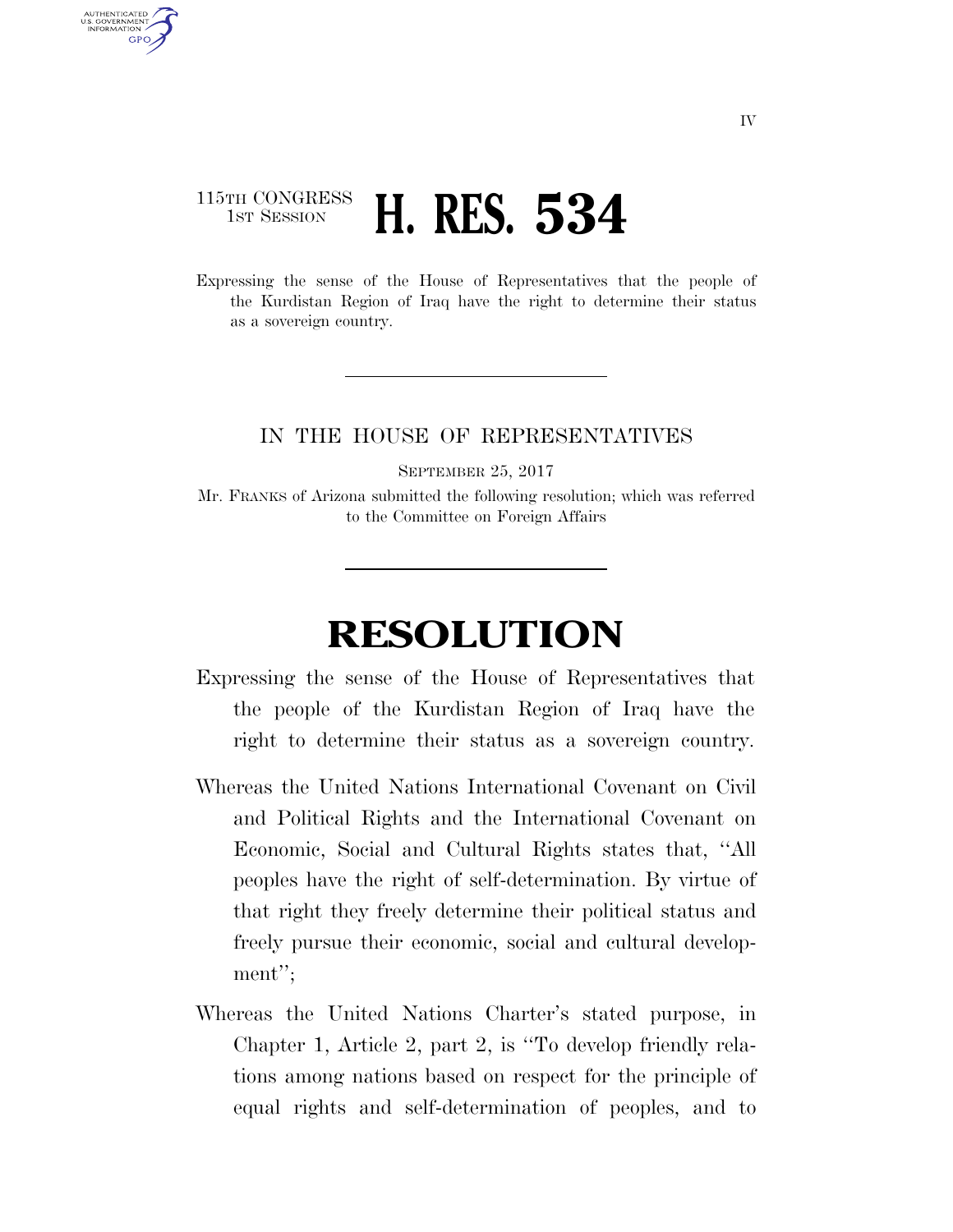take other appropriate measures to strengthen universal peace'';

- Whereas the Kurdistan Region of Iraq (KRI) meets the criteria for post-Cold War state recognition set forth in the Charter of Paris and the Vienna Declaration;
- Whereas the KRI meets the four criteria in article 1 of the Montevideo Convention on the Rights and Duties of States, featuring a permanent population, a defined territory, a government, and the capacity to enter into relations with other states;
- Whereas the Kurdish people meet the objective requirements for the right of self-determination, which include a common language, religion, ethnic background, cultural heritage, and history;
- Whereas the KRI has proven as America's most effective partner against the so-called Islamic State, providing the United States and coalition partners with ground forces sufficient as to not require substantial American ground forces;
- Whereas the KRI armed forces, known as ''Peshmerga'', have sacrificed almost 2,000 fighters, with 9,000 wounded and more than 60 missing during operations against the socalled Islamic State;
- Whereas the KRI has provided refuge and aid to nearly two million refugees and internally displaced persons during the course of the Iraqi and Syrian civil wars;
- Whereas the KRI has demonstrated commendable commitment and progress for religious and ethnic pluralism, including for their Assyrian/Chaldean Christian, Baha'i, Jewish, Kaka'i, Mandean, Shabak, Shia, Turkmen,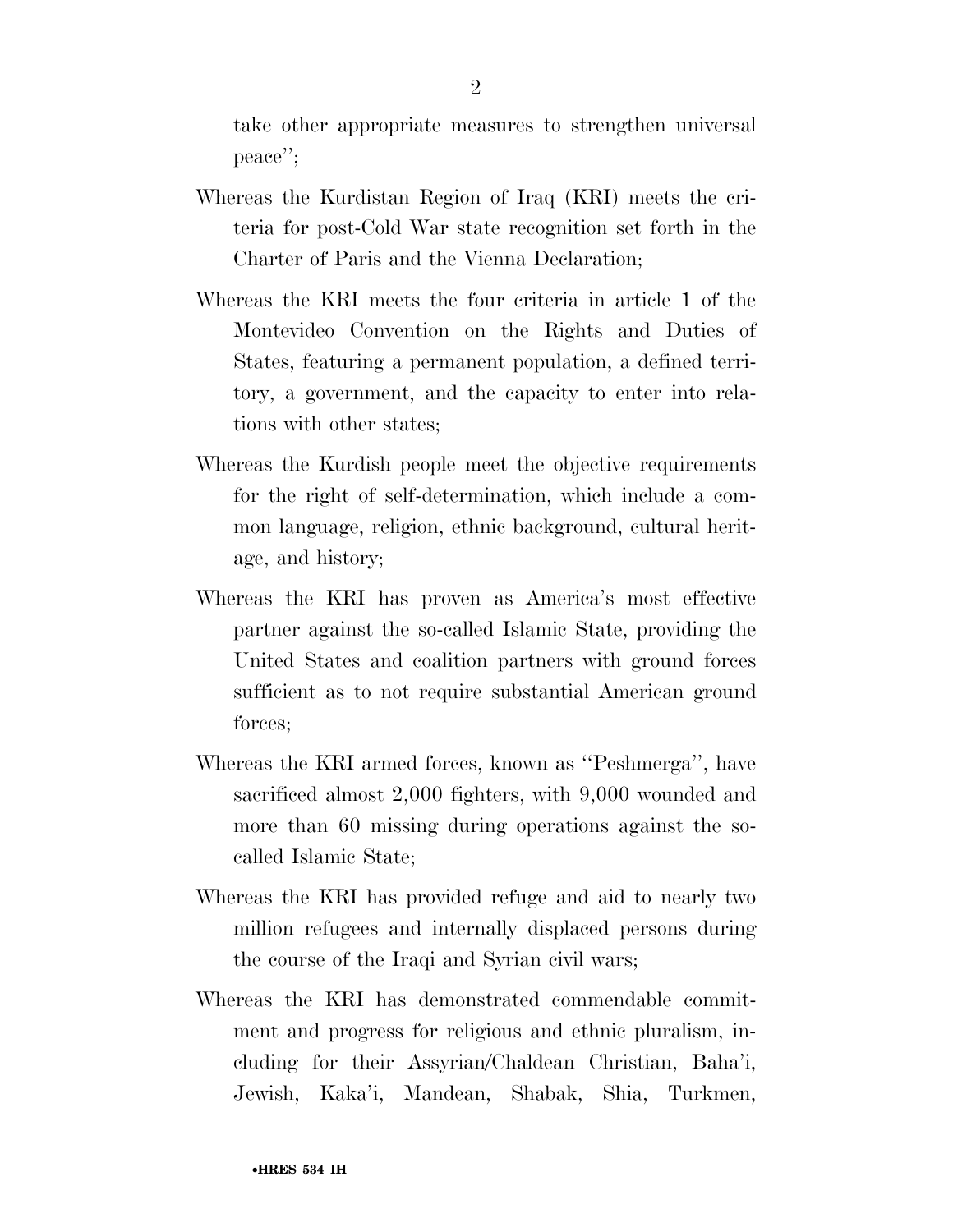Yazidi, and Zoroastrian minorities, in addition to demonstrated commitment and progress for gender equality;

- Whereas the Kurds are a historically proven ally against tyranny and terror, including against Saddam Hussein's regime, and terror groups such as al Qaeda and Ansar al-Islam;
- Whereas Saddam Hussein, as dictator of Iraq, pursued a campaign of ethnic cleansing and displacement of the Kurds, resulting in as many as 182,000 civilian deaths, with the aim of territorial expansion at Kurdish expense;
- Whereas according to United Nations General Assembly Resolution 2625, the right to self-determination of a people supersedes territorial integrity when a country has violated the ''economic, social, and cultural development'' of a people, and when that people have a valid territorial claim to the area;
- Whereas despite intractable disputes between the KRI and the Iraqi central government, the KRI has demonstrated commitment to non-violent pursuit of their statehood ambitions; and
- Whereas the Kurdistan Region Parliament of Iraq enacted a legislative mandate for Iraqi Kurdistan's 25 September independence referendum on September 15, 2017, following formal calls from a majority of political parties in the Kurdistan Regional Government: Now, therefore, be it
- 1 *Resolved,* That it is the sense of the House of Rep-2 resentatives that—
- 3 (1) the United States recognizes the sacrifices, 4 commitment to human rights, and legal and moral